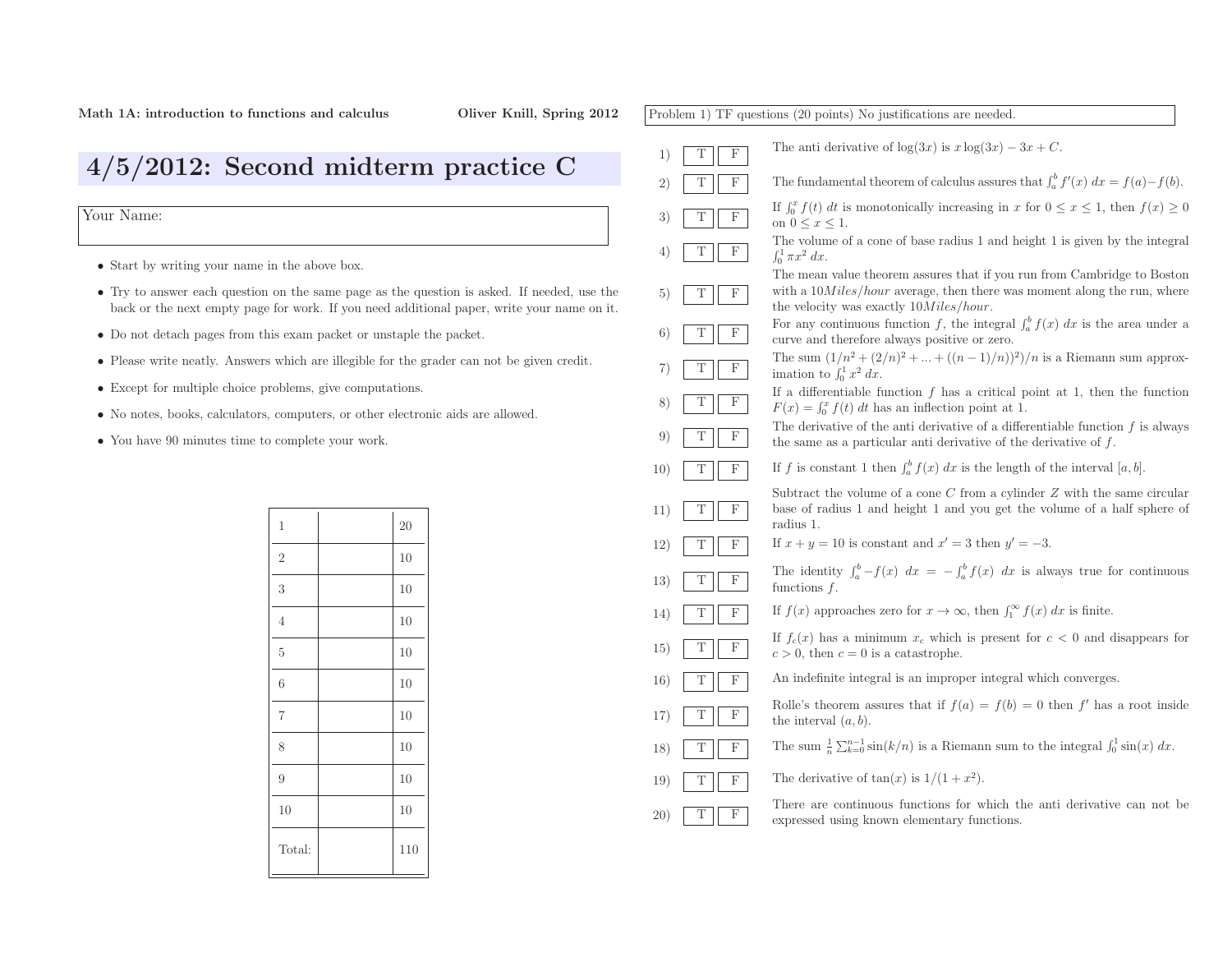Problem 2) Matching problem (10 points) No justifications are needed.

a) (6 points) Match the following integrals with the graphs and areas. Each integral matches exactly one area.



b) (4 points) Which of the following statements is is true because of the intermediate value theorem? (All functions are differentiable).

| Result                                                                          | Check |
|---------------------------------------------------------------------------------|-------|
| If $f(0) = -1$ and $f(1) = 1$ then there is a root p of f in $(0, 1)$           |       |
| If $f(0) = -1$ and $f(1) = 1$ then there is a critical point p of f in $(0, 1)$ |       |
| If $f(0) = -1$ and $f(1) = 1$ then there is point where $f(p) = 2$ in $(0, 1)$  |       |
| If $f(0) = -1$ and $f(1) = 1$ then there is point where $f'(p) = 2$ in $(0, 1)$ |       |

Problem 3) Matching problem (10 points) No justifications are needed.

a) (6 points) The following integrals match the volumes of solids. Each integral matches exactly one solid.



b) (4 points) Which of the following results are part of the fundamental theorem of calculus? (anynumber of results can apply).

| Result                                 | Check |
|----------------------------------------|-------|
| $\int_a^b f'(x) \ dx = f(b) - f(a)$    |       |
| $\frac{d}{dx} \int_0^x f(t) dt = f(x)$ |       |
| $\int_0^x f'(t) dt = f(x) - f(0)$      |       |
| $\int_0^x f(x) dx = f'(x)$             |       |
|                                        |       |

Problem 4) Area computation (10 points)

Find the area of the region enclosed by the four curves  $x = 2, x = 4, y = 1, y = -2 + \sin(\pi x)$ .

Problem 5) Volume computation (10 points)

In this problem we deal with an extraordinary exponential trumpet.

a) (7 points) Find the volume of the rotationally symmetric solid for which the radius at positionx is  $f(x) = \exp(-x)$  and  $0 \le x \le R$ .